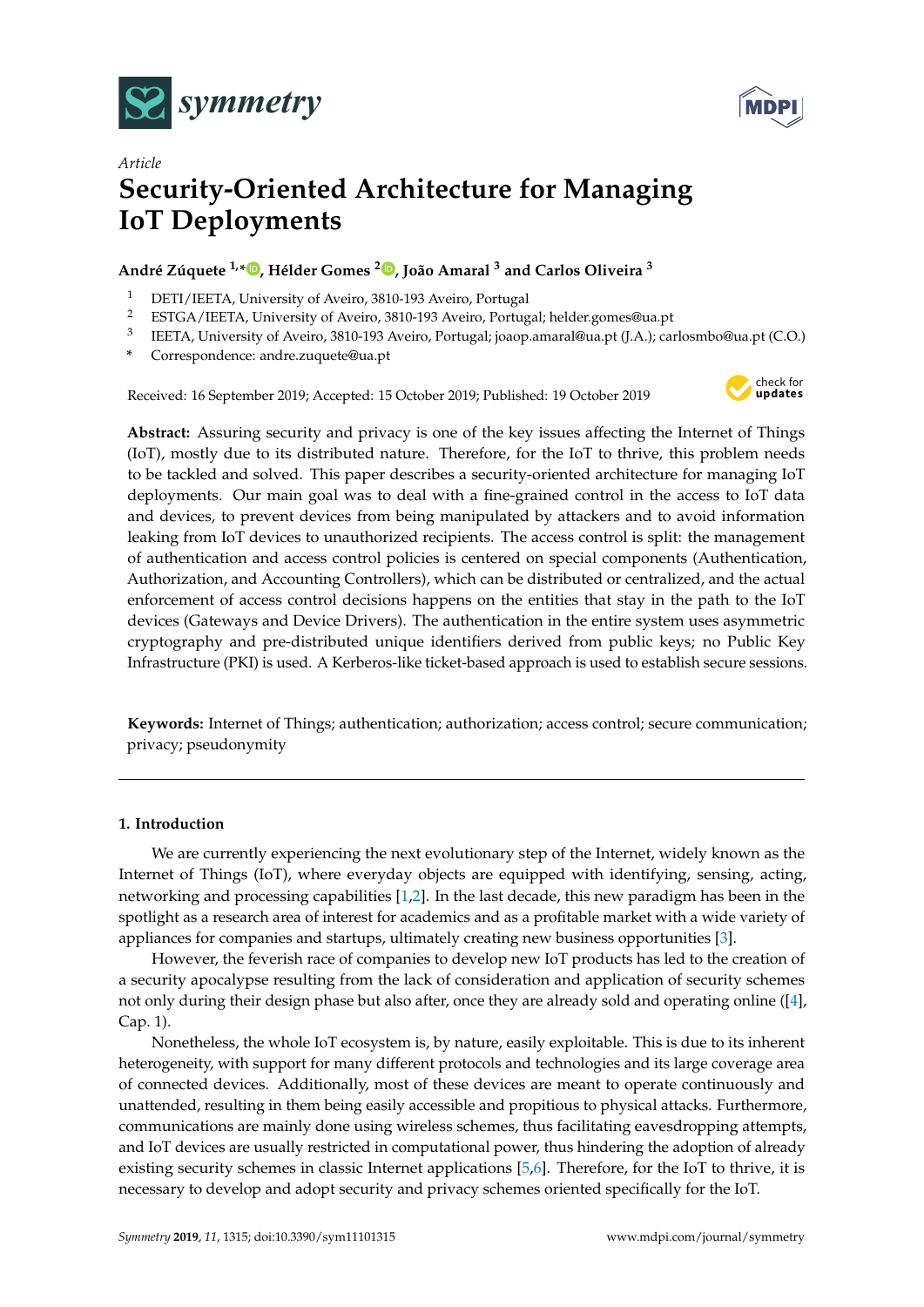In many IoT architectures, IoT devices can have a direct interaction with the Internet, which they use to send data to target recipients (e.g., Cloud repositories) or to receive data from authorized sources (e.g., update services) [\[7\]](#page-13-6). However, security and privacy can be at stake when this freedom of interaction with the Internet is available. First, because IoT devices may send private data to unwanted recipients using cover channels [\[8](#page-14-0)[,9\]](#page-14-1). In addition, given the actual and foreseen IoT device connection rate [\[10\]](#page-14-2), their Internet-wide accessibility makes them valuable targets for zero-day attacks and widely available bases for launching DDoS attacks [\[9–](#page-14-1)[12\]](#page-14-3). Thus, one of our goals was to provide an architecture where (1) IoT devices are not free to get in contact with arbitrary Internet targets and (2) IoT devices are not directly reachable from any Internet host, not even from within the same local area network.

The communication with IoT devices, in many IoT architectures, is based on REST APIs and OAuth-based authentication and authorization [\[13\]](#page-14-4). In both cases, they need to use TLS [\[14\]](#page-14-5) (usually indirectly, through HTTPS [\[15\]](#page-14-6)) as secure transport protocols [\[16\]](#page-14-7). However, this also implies using a PKI (Public Key Infrastructure) for managing the public key certificates required to authenticate the TLS server side, which is a managing burden. Furthermore, the mutual authentication with TLS or HTTPS and OAuth is performed at different protocol levels (secure transport level for the server side, with TLS or HTTPS, and application level for OAuth), which creates confusion. Thus, another of our goals was to design a PKI-free architecture where it could be easy and fast to (1) set up key material required for mutual authentications and (2) perform an integrated, mutual authentication between an IoT device and an application willing to interact with it.

One of the problems with IoT architectures is how to define and enforce a fine-grained access control of client applications to IoT devices, to extract information from them or to control their actions. Adding this burden to the IoT devices is not an easy task, mainly from the configuration point of view. OAuth could do the trick but, as explained before, it requires the use of HTTPS as a secure transport. Thus, another of our goals was to design a scalable and easy-to-manage architecture for defining and enforcing access control policies, both for configuring IoT deployments and for interacting with the IoT devices.

#### *1.2. Contribution*

In this paper, we propose a new security-oriented architecture for IoT deployments. Our solution was designed with scalability concerns in mind while abstracting the underlying communication technology of the devices and the applications it may employ. As such, it is possible to run multiple applications from different companies or manufacturers without any interference among them.

The architecture establishes a clear separation from the entities providing the IoT-related services and those that authorize the access to the former after an authentication step. This separation allows a more coherent definition and deployment of a security policy implemented on a reduced set of agents, possibly much less than the number of IoT devices they supervise.

Since the IoT devices encompass not only sensors but also actuators, this implies that their compromise by attackers may have extra consequences that are transposed into the real world, possibly resulting in physical damage or threaten human lives. As such, the access control is performed at the level of the IoT device, and not simply at the level of the generated and transmitted data.

The clients of the system never interact directly with the devices themselves, but rather through properly configured Gateways that relay the requests to their destination and mediate the interaction between clients and devices. This mediation also prevents devices from delivering data to destinations other than authorized clients, which is desirable for promoting the privacy of the data they produce.

Additionally, since the devices operate without supervision, it is also important to be aware that any security credentials saved in the device itself are virtually vulnerable and prone to being accessed and extracted. Therefore, the definition of these credentials is also of major concern and must be done in such a way that its knowledge by an attacker does not compromise the whole IoT infrastructure.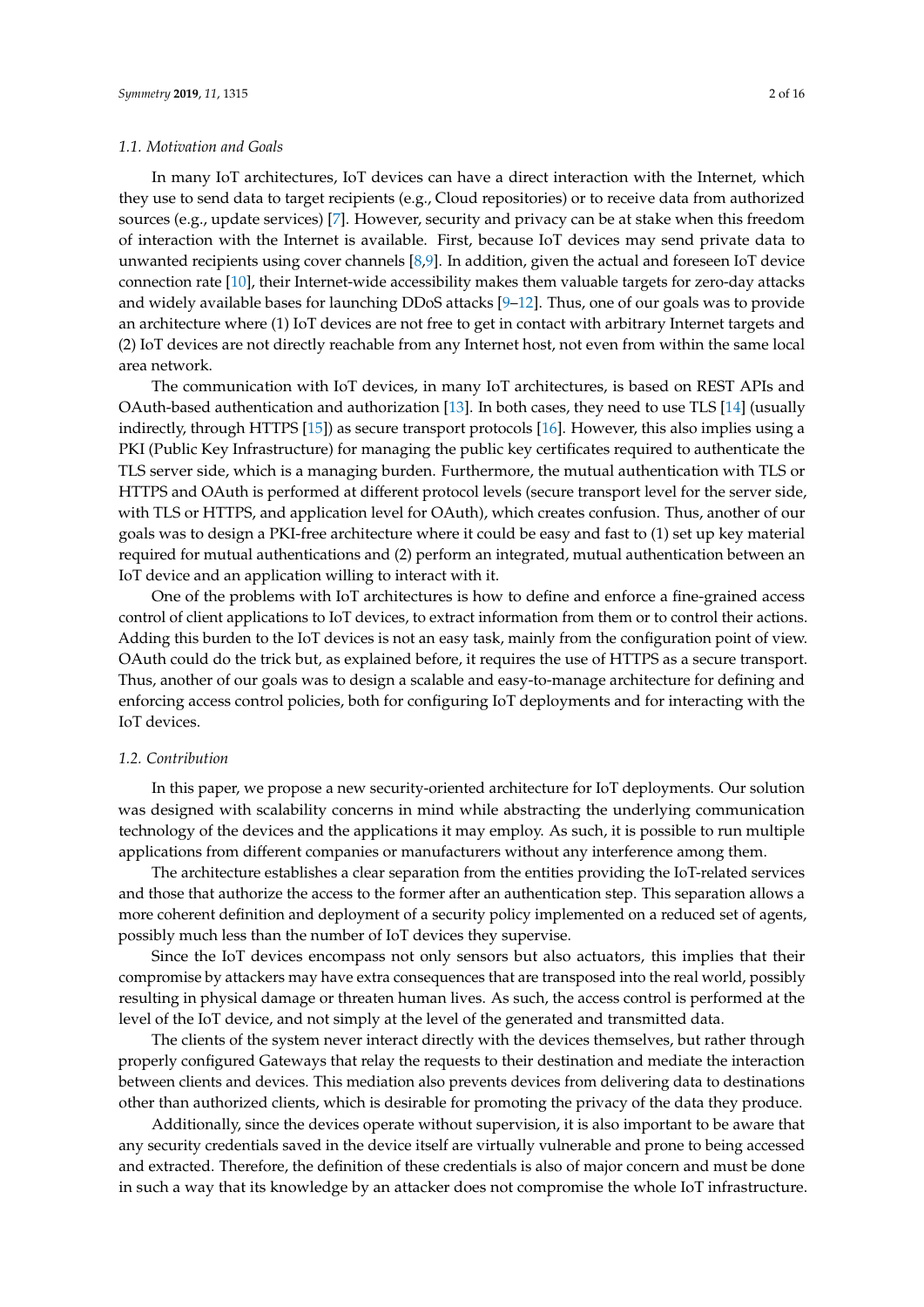In our solution, this is achieved by using a public key pair for most of the components of the IoT architecture. Furthermore, no PKI is used, since the knowledge of the relevant public keys can be established a priori (just as in SSH [\[17\]](#page-14-8)) with a pre-distribution of their values by the relevant entities. Due to the resource constraints that devices might have, the use of asymmetric cryptography, which is computationally expensive, has been kept to a minimum, applied only when necessary. The remaining cryptographic operations are performed employing symmetric cryptography techniques.

Our architecture uses the concept of tickets, introduced by Kerberos [\[18\]](#page-14-9), to enforce access control and perform key distribution for sessions. However, our tickets are based on asymmetric cryptography, while Kerberos uses only symmetric; we have many ticket issuers per IoT deployment, while Kerberos centralizes this task; and our tickets identify their owners with pseudonyms, while Kerberos does not.

## **2. Architecture**

The architecture of the system includes the following components (see Figure [1\)](#page-2-0): IoT devices, Device Drivers (DD), Device Hosts (DH), Gateways, Authentication, Authorization and Accounting Controllers (A3C), DH Managers (DHMs) and Clients.

<span id="page-2-0"></span>

**Figure 1.** Architecture of our IoT system. Rounded rectangles represent computing systems or other hardware devices; rectangles represent software modules; solid arrows represent direct communication flows; dashed lines represent logical associations. The communication between Clients, Gateways, DHMs and A3Cs is supported by a cabled or wireless local area network (e.g., Wi-Fi). The communication between a Gateway and a DH uses a cabled or wireless link (e.g., serial line or Bluetooth).

## *2.1. IoT Devices and Their Device Drivers (DDs)*

IoT devices, or the "things", are pure sensors or actuators. They can sense the environment or to act on that same environment.

IoT devices have no notion of security, nor can they have the power to establish network communications; for that, they rely on a host (Device Host, DH), which runs for them a dedicated driver (Device Driver, DD). They connect to the DH and, indirectly, to the DD, through a local hardware link or bus (e.g., I2C) and a run-time support system.

Each IoT device has a controller (AAA Controller, A3C), which defines its access control policy relatively to Clients. DDs enforce access control decisions taken by their A3C. Those decisions, which can include detailed API grant/deny permissions, are given by tickets, which are produced by the A3C and given to the Client for setting up a session with the DD.

DDs have low-level access to IoT devices and high-level access to communication endpoints (message queues) maintained by a Gateway and defined by Clients. Those communication endpoints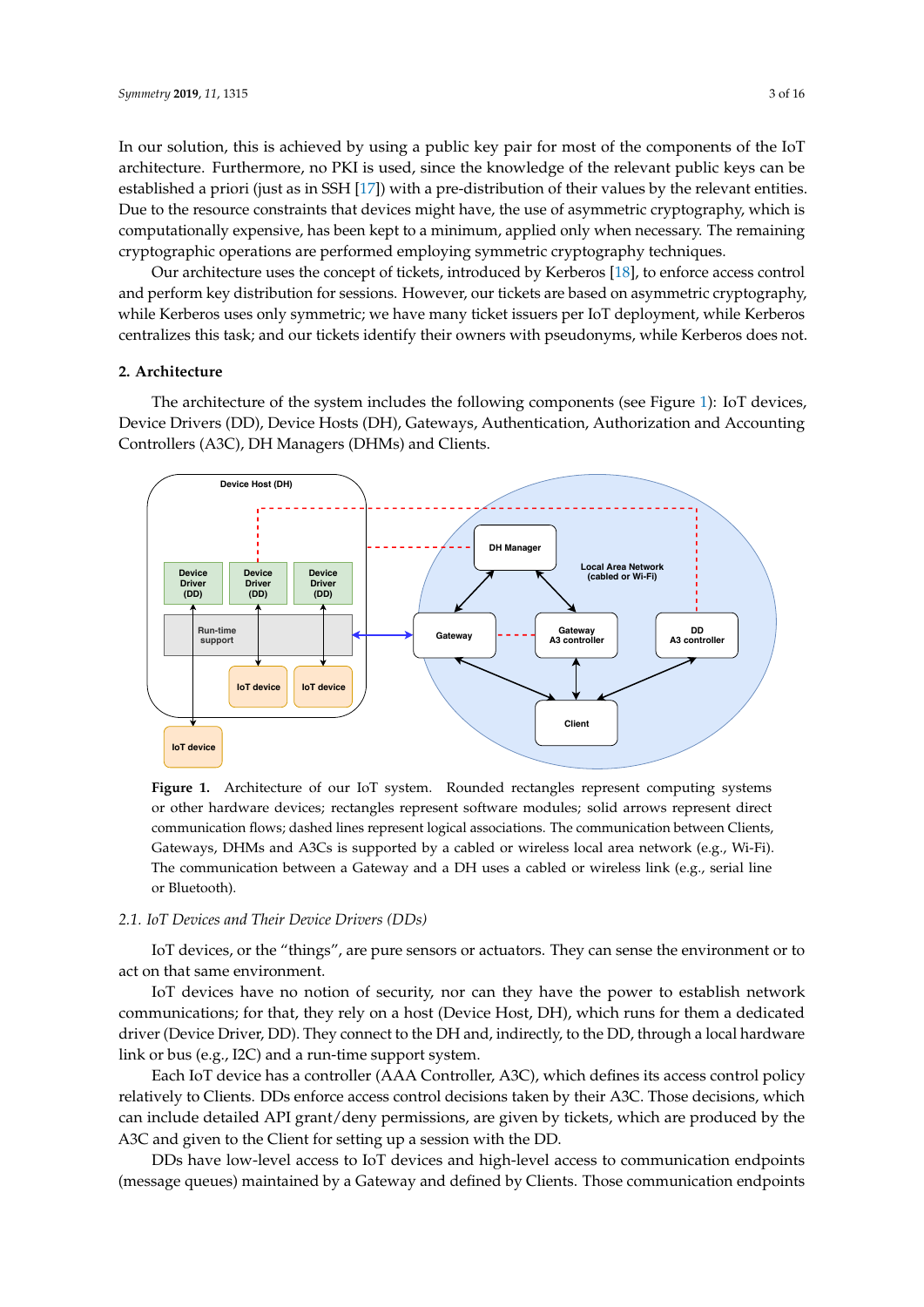are the only possible destination of the data that DDs produce, either sensors' readings or action logs. DDs can deal with the security of the data they send or receive to and from Clients, e.g., they may implement data encryption and decryption. This enables end-to-end, Client-DD communications to be protected from malicious Gateways or network eavesdroppers.

## *2.2. Device Host (DH)*

A DH is a (low-power) computational system that controls the operation of one or more devices. It can establish a communication link with a Gateway, to enable a multi-hop, end-to-end communication with other elements, namely Clients. The communication link would preferably use low-power, wireless transmissions (e.g., Bluetooth) but cabled links are possible as well (e.g., power-line communication).

A DH contains a primordial housekeeping application responsible for managing DDs, namely to load and run their code. It is also responsible to manage the communication link with a Gateway.

Each DH is bound to a Manager (DHM), which is an entity that has the power to manage it remotely through the primordial housekeeping application. Furthermore, it defines which Gateways can connect to the DH by providing them the proper configuration, which includes a ticket.

## *2.3. Gateway*

The main function of a Gateway is to provide an indirect IP access of several different applications to IoT devices (through their DH and DD). For this, Gateways must be able to connect to an IP local area network (e.g., through Wi-Fi). This makes Gateways accessible to a wide variety of computing devices, such as smartphones, tablets, laptops or desktop computers.

A Gateway is the pivotal agent between Clients and IoT devices. For this purpose, Gateways run a set of services that enable Clients to find IoT devices, interact with devices and receive the data they provide.

Each Gateway runs a messaging service for connecting Clients and DDs. By default, each DD has a message queue, which is mainly used to implement request/response interactions. For data flows from DDs to specific Clients, the latter may create new, specific queues for that purpose.

Each Gateway uses an authentication mechanism to implement a first-order barrier to filter-out unwanted clients. For this purpose, it is bound to an A3C, which gives authorized clients a ticket for accessing the Gateway. The reason for using an extra authentication and authorization indirection through an A3C to gain access to a Gateway is to facilitate the management of many Gateways with a similar access control policy (pretty much as access networks use a backend AAA service for tackling requests originating from many Network Access Servers). Note, however, that a Gateway can implement its own A3C, if deemed necessary.

A Gateway can be discovered by using a broadcast discovery request in the IP local network where it is connected to (see Section [3.3\)](#page-6-0). Clients would use the discovered Gateways to interact with the DDs they are connected to. DHMs would use the discovered Gateways to manage the DHs they can connect to.

## *2.4. AAA Controller (A3C)*

An A3C is an entity that defines the access control policy for an IoT device (represented by its DD) or a Gateway. The access control is defined relatively to Clients, which are the entities willing to explore the IoT devices, or to other DHMs, when the later attempt to configure Gateways.

The main purpose of a Gateway A3C is to enforce a high-level access control over Clients regarding the access to the IoT infrastructure entry points (which are the Gateways). In fact, only Clients that are authorized to access a particular Gateway may then get access to one or more DDs running in the DHs that are connected to that Gateway. Clients without such authorization cannot interact with a Gateway in any way, not even to gather information relative to the IoT infrastructure connected to that Gateway.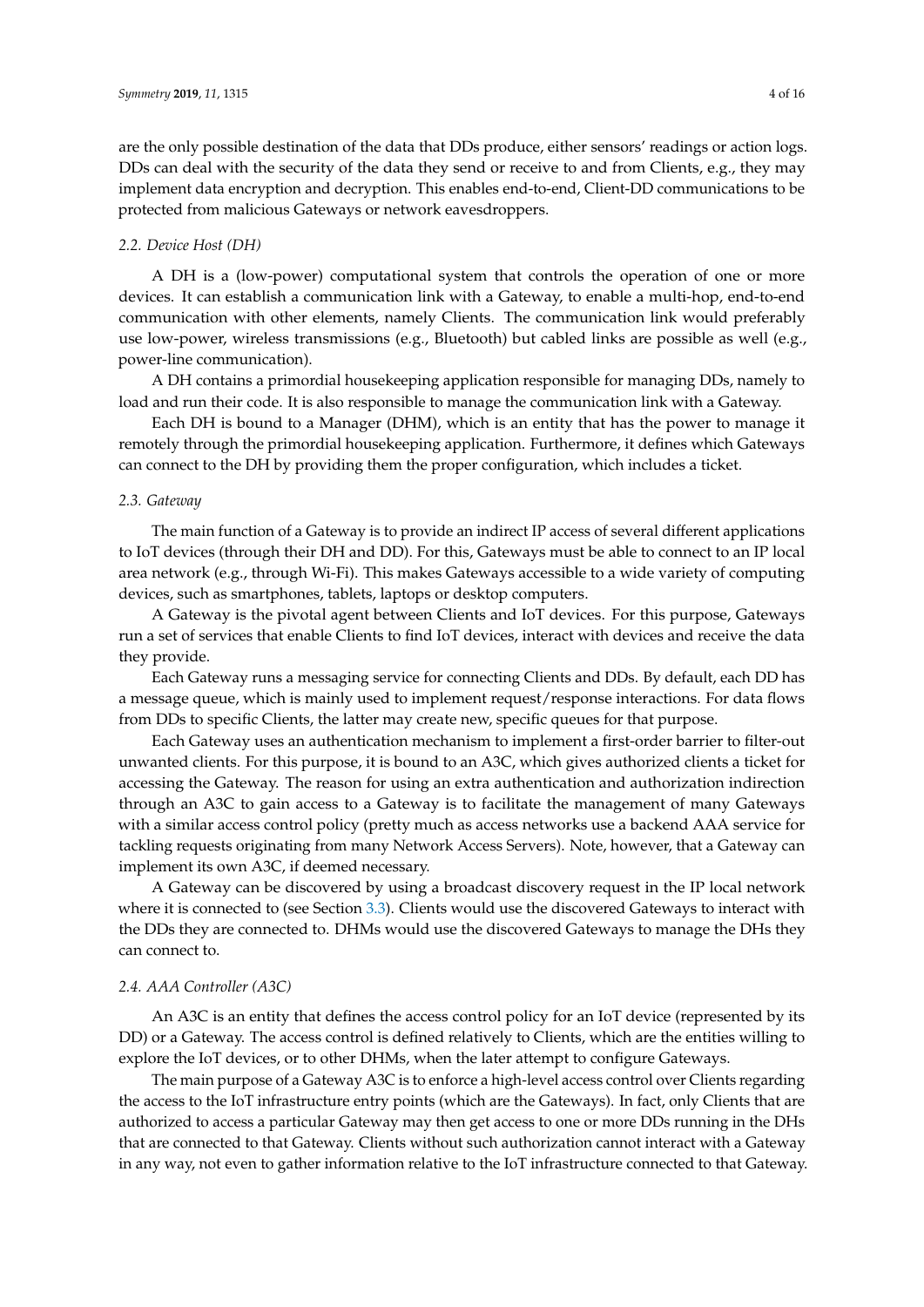The main purpose of a DD A3C is to control which Clients can access a given DD, regardless of the DH where it runs and the Gateway that gives access to that DH.

An A3C waits for access requests for the components it supervises, authenticates those requests, and uses some security policy for taking an access decision. A successful decision will trigger the issuing of a ticket. Furthermore, in the case of DD's, the security policy must yield decisions for each function of the API implemented by the DD. Such decisions should also be packed in the ticket.

A ticket is a cryptographically protected token that can only be produced by an A3C and interpreted by the target system that will enforce the access decisions taken by the issuer (see Section [4\)](#page-7-0).

## *2.5. DH Manager (DHM)*

A DHM is a component with a two-fold purpose: enable Gateways and DHs to link to each other and manage DHs. A DH management includes all its internal setup and configuration, which consists on the installation and removal of DDs and the update of its run-time support. This management, however, is not performed using a direct physical link, but instead remotely through a Gateway. Thus, a DHM is a special Gateway client, which it uses to connect a DH to the network and to manage it.

For enabling the coupling of Gateways and DHs, DHMs must first provide Gateways with the configuration parameters they need to establish a link with the DHs. With this configuration, Gateways and DHs can link to each other whenever possible (e.g., when close enough for a Bluetooth link). As previously referred, this configuration includes a ticket that the Gateway must use upon connecting to the DH to prove that it was properly mandated by the DH's DHM.

A DHM can provision many Gateways to connect to a single DH, this way enabling some degree of flexibility to the final network interconnection graph. Naturally, DHM can only configure the Gateways that authorize that operation, and, as previously referred that authorization is given by the Gateways' A3Cs.

## *2.6. Client*

A Client is an application that makes use of an IoT device. A Client uses a Gateway (and, transparently, a DH) to reach the IoT device's DD. However, prior to doing so, a Client must acquire two tickets: one to get access to the Gateway, and another one to get access to the DD. The first ticket is provided by the Gateway A3C, while the second is provided by the DD A3C (see Section [4\)](#page-7-0).

Clients are the entities responsible for any permanent storage of data originated in IoT devices. Such storage and posterior analysis are beyond our scope.

## *2.7. Case Study*

Imagine a large factory area, with many different machines. Each machine requiring monitoring or remote manipulation is equipped with one or more DHs. The factory has a local network encompassing many Gateways, desktop computers and mobile devices. Desktop computers are used to run all the applications that control the exploitation of IoT devices (Clients, DHMs, and A3Cs), while mobile devices can use Web interfaces to interact with all those applications.

In this scenario, DHMs could be applications provided by the manufacturers of the DHs used, thus independent of the actual machines where DHs are deployed. These DHMs would be responsible for the installation of DDs, their upgrade, etc.

Regarding A3Cs, we could have one per internal department responsible for the operation of a subset of the machines, thus each machine would be controlled by an A3C of a particular department. The department responsible for a machine could then authorize particular Clients to access the DDs of the machine's DHs. Clients would be applications especially developed to control a set of machines, and only selected users could access each Client. A Client could use the same key pair for all its users (e.g., a key pair per role), or use a key pair per user.

Many kinds of Clients can be imagined for this example: a Client for monitoring energy consumption in the whole factory or a Client for a detailed operation and monitoring of a particular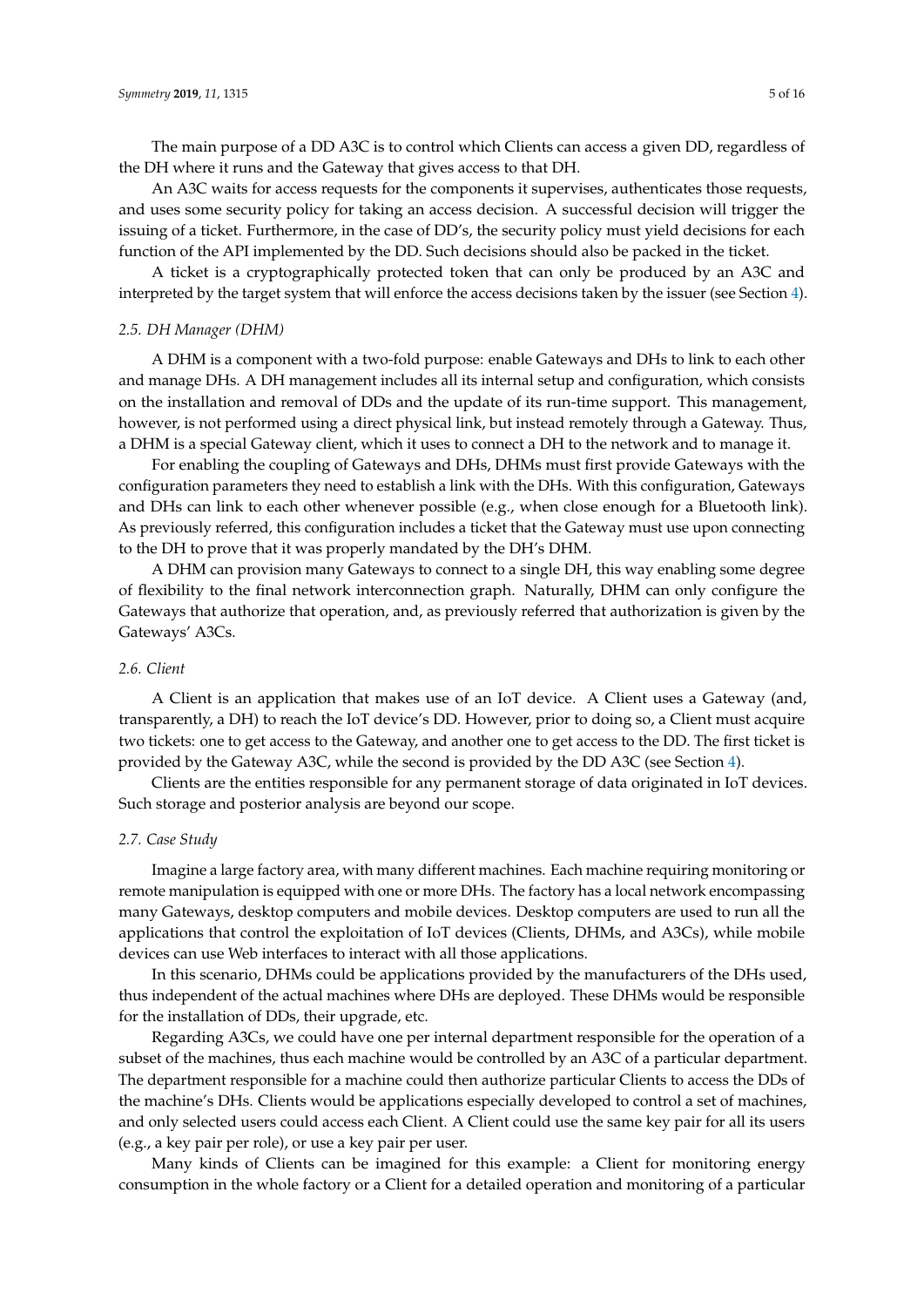machine. Each Client can be bound to a set of DDs that it should work with, regardless of DHs running them and the Gateways linked to the DDs' DH.

## **3. Identification and Naming**

### *3.1. Universal Unique Identifiers (UUIDs)*

Except for the IoT devices, all the components of the architecture have an asymmetric key pair, and its public part is their base unique identifier. However, since public keys can be rather long bit arrays, we adopted a shorter version for implementing the UUID: a 128-bit MD5 digest of the public key value. These UUIDs, much shorter than public keys, are more suitable for manual configurations than the corresponding keys, and the probability of involuntary collision with 128-bit values is null in practice.

MD5 is very fast [\[19\]](#page-14-10), which is an advantage for DHs and Gateways with low computational power. Despite being presently banned from cryptographic operations requiring collision resistance, MD5 can be used for UUID generation because finding a collision for a given public key is not only extremely hard [\[20\]](#page-14-11) but is also of no use for an attacker, because it still needs to have the corresponding key pair to prove the UUID ownership.

## *3.2. Resources' Names*

The names of resources are formed by a set of attributes, following a tag+value tuple format. The set of attributes of each resource is subdivided in two subsets: machine-to-machine (M2M) attributes and machine-to-human (M2H) attributes.

M2M attributes are relevant for the autonomous operation of the entire system. They include the identification of the resource (UUID or public key), the identification of its A3C (usually an UUID), communication addresses, API, etc.

M2H attributes, on the contrary, are meant to help humans to get contextual information about a resource (purpose, location, person responsible, etc.).

The set of all the attributes assigned to a resource may be defined by different providers, and each of them signs the ones they provide. Furthermore, it is possible to bind the attributes given by one provider to the ones given by another provider, as exemplified in the next section.

Clients and DHMs are clients of the system; they do not provide any resource or service to others. Therefore, their name is just their public key, which is defined by themselves.

#### 3.2.1. IoT Devices

The name of an IoT device is provided by two components: its DD and the A3C of its DD. The attributes provided by each of them are signed with their private key ( $K^-_{DD}$  and  $K^-_{A3C}$ , respectively).

A DD defines several operational attributes of its device. Some attributes may be given by the device itself (e.g., manufacturer, model) and are optional. Other attributes are related with the DD itself. These may include optional values (e.g., driver manufacturer, build version, release date, etc.) and a set of mandatory M2M attributes required by the architecture, which include the following: the DD's public key  $K_{DD}^+$ ; the UUID of its A3C; and the DD's API.

An A3C mainly defines M2H attributes for an IoT device. For instance, we can have dozens of temperature sensors in a building and it is easier for a human to recognize them by their location than by an UUID. We believe that such M2H attributes are easier to manage on A3Cs, which potentially have control over many devices and, thus, provide an aggregated view and management interfaces over all their names. Returning to the example, one can move one sensor to a new location without having to reconfigure it; we only must update its A3C.

IoT devices' names are maintained by a name service running on the Gateway that provides access to them (through a DH). Upon connecting to a DH, the Gateway fetches from all its DDs the attributes about themselves and their devices, and then fetches the attributes from their A3C. The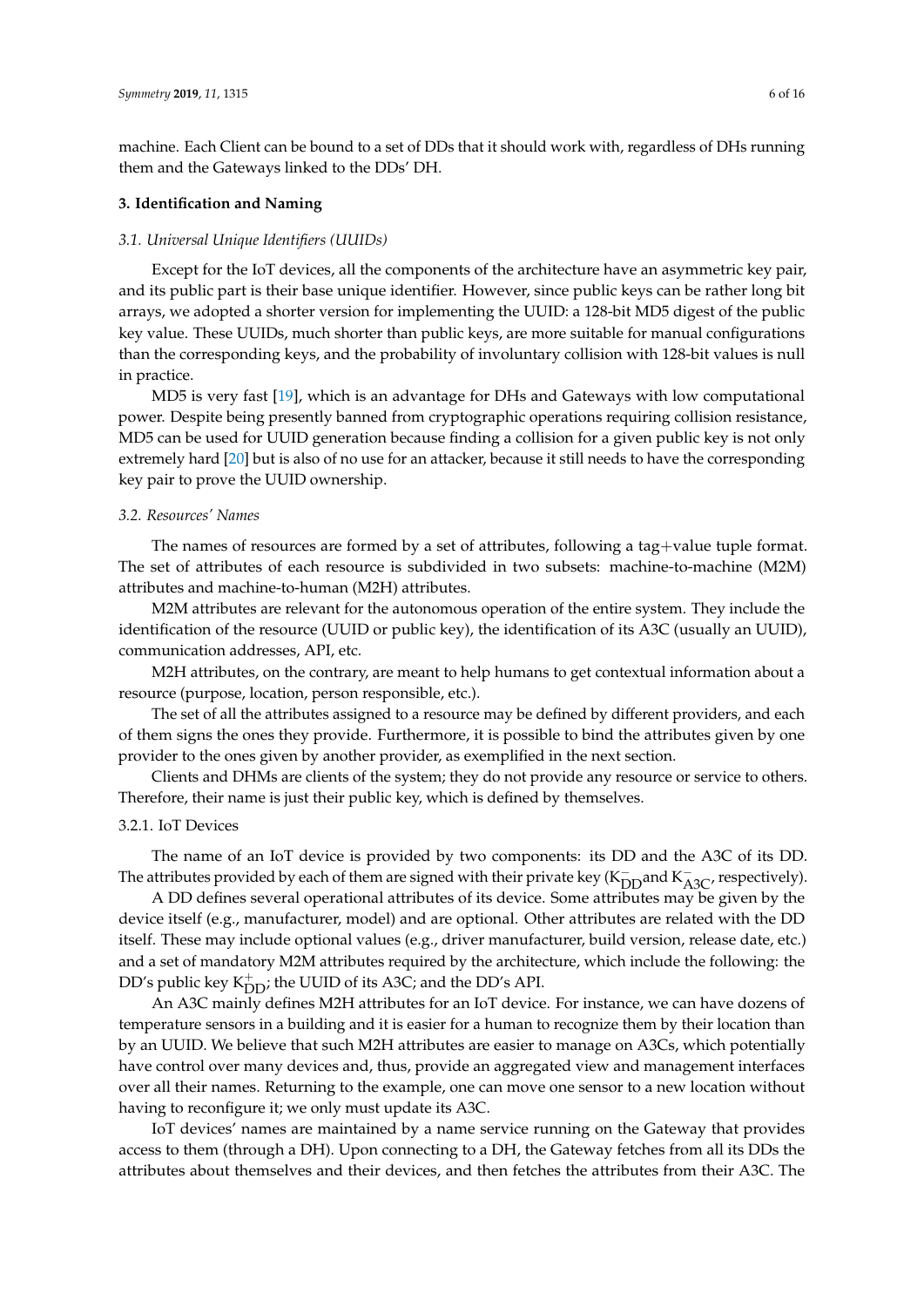relationship between both sets of attributes is assured by the A3C UUID that is part of the (signed) attributes provided by the DD.

The IoT devices' names on their Gateway name service can be updated by their providers, DD and A3C, by providing an ownership proof: a signature with  $K_{DD}^-$  or  $K_{A3C}^-$ , respectively. These names are also transient; they disappear if the Gateway is turned off or upon a DH disconnection. Thus, the naming system is well adapted to respond promptly to topology changes.

## 3.2.2. Gateways

The name of a Gateway is defined by itself and by its A3C. The Gateway defines mostly M2M attributes, while its A3C mainly defines M2H attributes (e.g., location). Among the M2M attributes of a Gateway, the following are mandatory: the Gateway's public key  $K_C^+$  $\overrightarrow{G}$ ; the UUID of its A3C; and the identifiers of several resources (or services): DH configuration service, name service and messaging service. The first can be used by DHMs to configure the Gateway to connect their DH. The second allows Clients and A3C to find the names of connected DHs or IoT devices. The third handles all the communication between Clients and A3Cs and the connected DHs and their DDs.

## 3.2.3. A3Cs

The name of an A3C is solely defined by itself. Again, it can have M2M and M2H attributes. Among the M2M attributes of an A3C the following are mandatory: the A3C's public key  $K_{\text{A3C}}^+$  and the identifier of several resources (or services): ticket issuing service and name service (for providing tickets and attributes relatively to the components it controls).

### <span id="page-6-0"></span>*3.3. Resource Discovery*

There are several resource-discovery protocols:

- Gateway discovery protocol. It is used by Clients and DHMs to find the Gateways that exist in the local area network. Clients need to use it prior to access target IoT devices; DHMs need to use it to configure the connection of Gateways to DHs and to manage their DHs.
- A3C discovery protocol. This protocol is used by Clients and DHMs to find the A3Cs they need to contact to get a ticket and a session key to access some other component (Gateway or DD). It is also used by Gateways to find the A3Cs that must provide DD's attributes to the Gateway name service.
- DH discovery protocol. It is used by DHMs to find out the Gateways connected to their DHs. This protocol involves DHMs and Gateways.
- IoT devices' discovery protocol. It is used by Clients, to find and get access to IoT devices. This protocol involves Clients and Gateways, since Gateways are the components that run a name service with the attributes of the IoT devices they give access to.

The first two discovery protocols use broadcast queries in the local area network. Such queries can look for a particular resource or for all available resources of some kind. In the second case, they can have many responses, one for available resource (Gateway or A3C). CoAP [\[21\]](#page-14-12) and UPnP are two alternatives for implementing both protocols. Anyway, regardless of the exact protocol used to implement them, they will be as follows for an initiator I and a resource R:

> $I \rightarrow \star :$  Optional set of resource attributes  $I \leftarrow R$  : Resource name

The second message may occur more than once when several resources' names match the attributes in the request. Each response yields the resource endpoint identifier: TCP/IP address, Uniform Resource Identifier (URI), etc.

The last two discovery protocols use a name service provided by Gateways. This name service is itself a resource that can be discovered using the Gateway discovery protocol.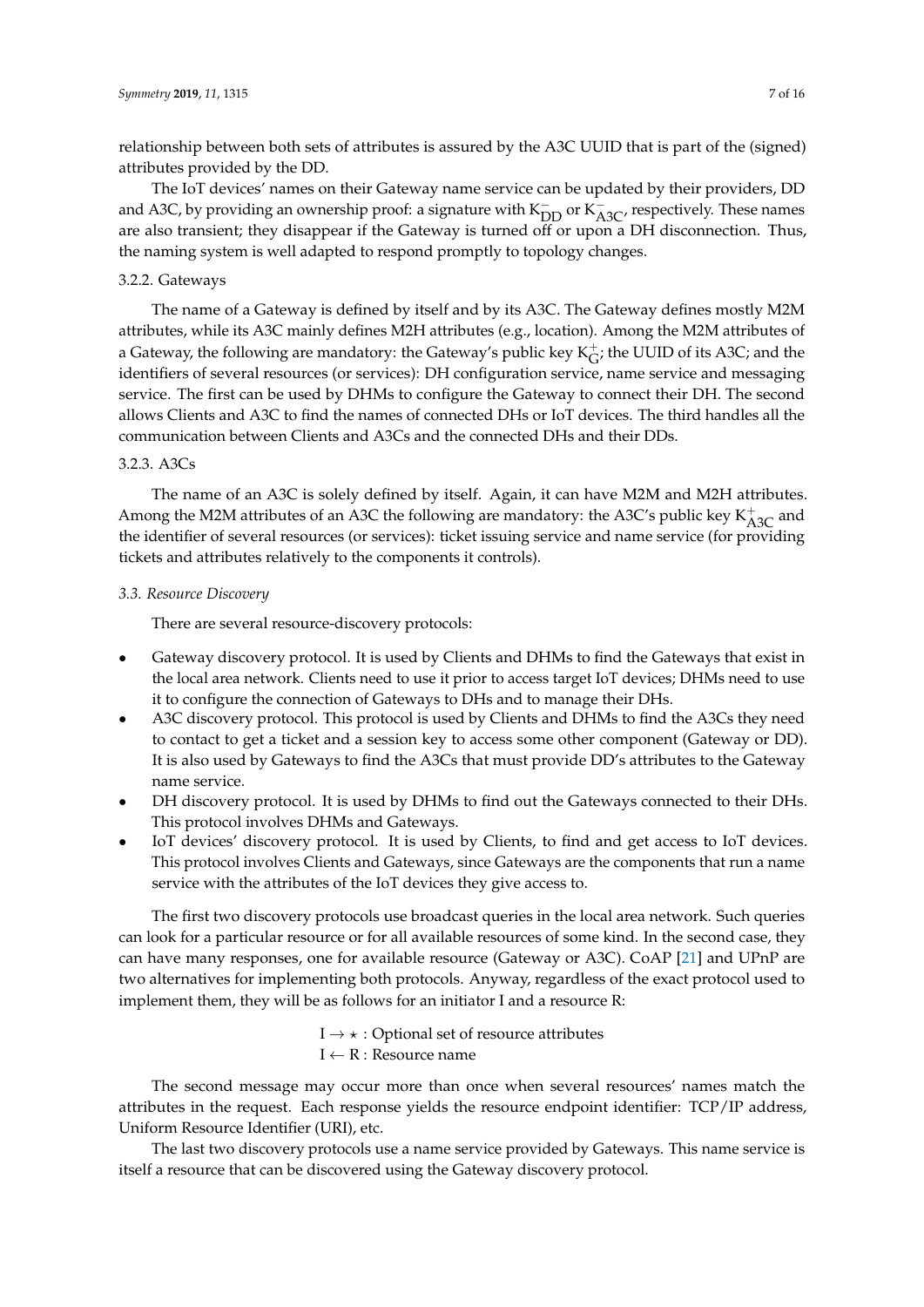## <span id="page-7-0"></span>**4. Access Control**

In our system, the access control to every component is supported by tickets and sessions.

Tickets are unforgeable, cryptographically protected data sets that are issued by A3Cs and analyzed by the components they target to: a DD (on behalf of an IoT device), a DH or a Gateway. They are presented in the beginning of a session to determine (1) if the session can be established and (2) the access rights of the session initiator relatively to the services provided by the target of interest. A ticket is owned by the entity that requested it, but the owner cannot change it.

Tickets are mainly used by Clients. First, a Client needs to have a ticket for establishing a session with a Gateway, both to access its services and, through them, to access a DH and its DDs. Second, a Client needs to have a ticket for accessing a DD.

Tickets are also used by DHMs, in their interaction with Gateways for setting up their connection with the DHs they manage, and in Gateways, for proving their authorization to connect to a given DH.

Tickets are formed by three parts: secret, public and signature. The secret part contains a secret (master) session key, encrypted with the public key of the ticket target. If the ticket is accepted by its target to initiate a session, the session key will be used thereafter to protect that session (for data encryption or integrity control). Master session keys are never used directly to protect the sessions' traffic flows; those are protected with session keys derived from the master during the session setup (see Section [4\)](#page-7-0).

The public part contains data that does not require confidentiality, namely the identifier of the target, a pseudonym of the ticket owner, a set of rights over the target and a ticket validity date.

The signature part contains a signature of the issuing A3C, computed with its private key  $K_{\text{A3C}}^$ over the two previous parts. It makes a ticket suitable for validation and acceptance by the targets that recognize the signer as their A3C.

For privacy sake, tickets' targets never know the real identity of a session requester. In fact, all they need to assert is if the requester is authorized to setup the session and, afterwards, which functions of the target API can be called within that session. However, for logging purposes and a posteriori forensic analysis, the ticket contains a pseudonym of its owner, generated by the ticket issuer. Such pseudonym can be used to associate operations executed within a session to a particular entity, with the help of the ticket issuer.

#### *Ticket Fetching and Session Setup Protocols*

The ticket fetching protocol is a two-message protocol that allows an entity to get a ticket for a target using the A3C of the later (see Figure [2\)](#page-8-0). The protocol assumes that all requests are genuine, therefore it does not validate if the request is not a replay or if it comes from the claimed requester. This is not a problem, though, since the reply is of no use for rogue requesters.

The session creation protocol (see Figure [2\)](#page-8-0) is a three-way handshake protocol that uses a ticket and two random values,  $R_1$  and  $R_2$ . At the end of the protocol both extremes know that the session was established because they both know, and know that the other knows, a session key K' derived from the ticket master session key *K*. Its last message is fundamental to ensure that targets do not create a session for an attacker using a stolen ticket. Key K' is the one that should be used to protect interactions within the session.

This session key setup protocol does not provide Perfect Forward Secrecy (PFS), since K' is reveled if *K* is known. However, if PFS is a requirement, the protocol can be modified to agree on a *K'* using a Diffie-Hellman algorithm with ephemeral private keys and *K* can be used to authenticate the peers.

These protocols are described assuming an RSA-style public key encryption. If using elliptic curve cryptography, which usually relies on Diffie-Hellman key agreements to implement public key encryptions, the tickets and protocol messages would be slightly different, but the main concepts would remain.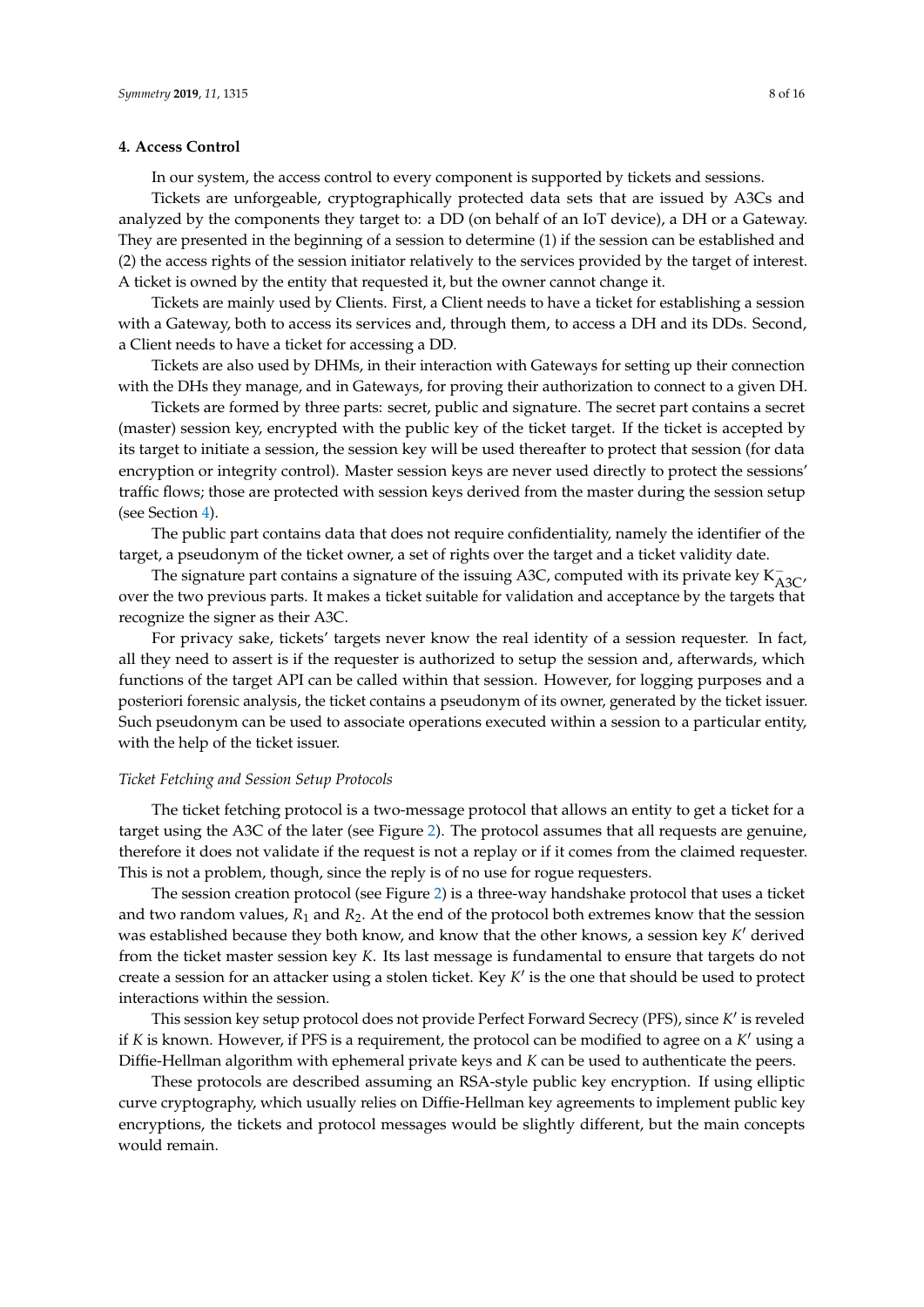<span id="page-8-0"></span>C → A3C  
\n
$$
C \rightarrow A3C
$$
\n
$$
A3C
$$
\n
$$
A3C
$$
\n
$$
A3C
$$
\n
$$
C \text{hecks if UUID}_C \text{ can access UUID}_T,
$$
\nrecoverys  $R_1$  with  $K_{A3C}$ ,  
\ngenerates a random  $R_2$ ,  
\ncomputes  $K = R_1 \oplus R_2$  and  
\ngenerates  $T_{A3C} [C \rightarrow T, K]$  with  $K_T^+$   
\n
$$
C \leftarrow A3C
$$
\n
$$
\{R_2\}_{K_C^+, T_{A3C} [C \rightarrow T, K], K_{A3C}^+
$$
\n
$$
C \rightarrow T
$$
\n
$$
T_{A3C} [C \rightarrow T, K], K_{A3C}^+
$$
\n
$$
C \rightarrow T
$$
\n
$$
T_{A3C} [C \rightarrow T, K], K_{A3C}^+
$$
\n
$$
T
$$
\n
$$
C \text{hecks if } K_{A3C}^+
$$
\n
$$
K_{A3C}^-
$$
\n
$$
C \text{values if } K_{A3C}^+
$$
\n
$$
C \text{values if } K_{A3C}^+
$$
\n
$$
C \text{values if } K_{A3C}^+
$$
\n
$$
C \text{values if } K_{A3C}^+
$$
\n
$$
C \text{and } K_{A3C}^+
$$
\n
$$
C \text{and } K_{B3C}^+
$$
\n
$$
C \text{and } K_{C}^+
$$
\n
$$
C \leftarrow T
$$
\n
$$
R_2, \{R_1\}_{K'}
$$
\n
$$
C \rightarrow T
$$
\n
$$
R_2 \}_{K'}
$$
\n
$$
R_1 \leftarrow R_2
$$
\n
$$
C \leftarrow T
$$
\n
$$
R_2 \leftarrow R_1
$$
\n
$$
C \leftarrow T
$$
\n
$$
R_3 \leftarrow R_2
$$
\n
$$
C \leftarrow T
$$
\n
$$
R_4 \leftarrow R_1
$$
\n
$$
C \leftarrow T
$$
\n
$$

$$

**Figure 2.** Ticket issuing (**top**) and session setup (**bottom**) protocols for a Client C and a target T.  $T_{A3C}$  [C $\rightarrow$  T, K] means a ticket issued by A3C for allowing C to access T with session key  $K$ ; { $x$ }<sub>*y*</sub> means *x* encrypted with key *y*;  $K_Z^-$  and  $K_Z^+$  are the private and public keys of *Z*'s asymmetric key pair, respectively.

In the description above, we assumed that an A3C makes a grant/deny ticket issuing decision based on the Client public key (or UUID). However, the A3C may require further information about the Client in such a decision-making process. In that case, it should be able to correlate the Client public key with extra Client identification attributes, which may be provided by centralized or distributed identity managers (e.g. based on blockchains, as in [\[22\]](#page-14-13)). This topic, however, is out of the scope of our architecture.

## **5. Network Bootstrap and Usage**

When the system initiates, its configuration is the following:

- DHs have their key pair  $(K_{DH}^-, K_{DH}^+)$  and the UUID<sub>A3C</sub> of their A3C. Each DH is connected to a set of IoT devices, but no DDs are installed; and they are disconnected from Gateways;
- DHMs have their key pair  $(K<sub>DHM</sub>, K<sub>DHM</sub>)$  and the operational parameters that enable Gateways to connect to the DHs they manage. DHMs also have the code of the DDs that should run on their DHs;
- A3Cs have their key pair  $(K_{A3C}^-, K_{A3C}^+)$ ;
- Gateways have their key pair  $(K_{\mathbf{G}}^-, K_{\mathbf{G}}^+)$  and the UUID<sub>A3C</sub> of their A3C;
- Clients have their key pair  $(K_C^-, K_C^+)$ ;
- DHMs, A3Cs and Gateways are connected to the same local area network.

The A3Cs may not have from the start the identifiers of the authorized ticket requesters. In fact, they may include an interface for allowing humans to add those identifiers when using them. However, for the rest of this text we will assume that those identifiers are already known by A3Cs.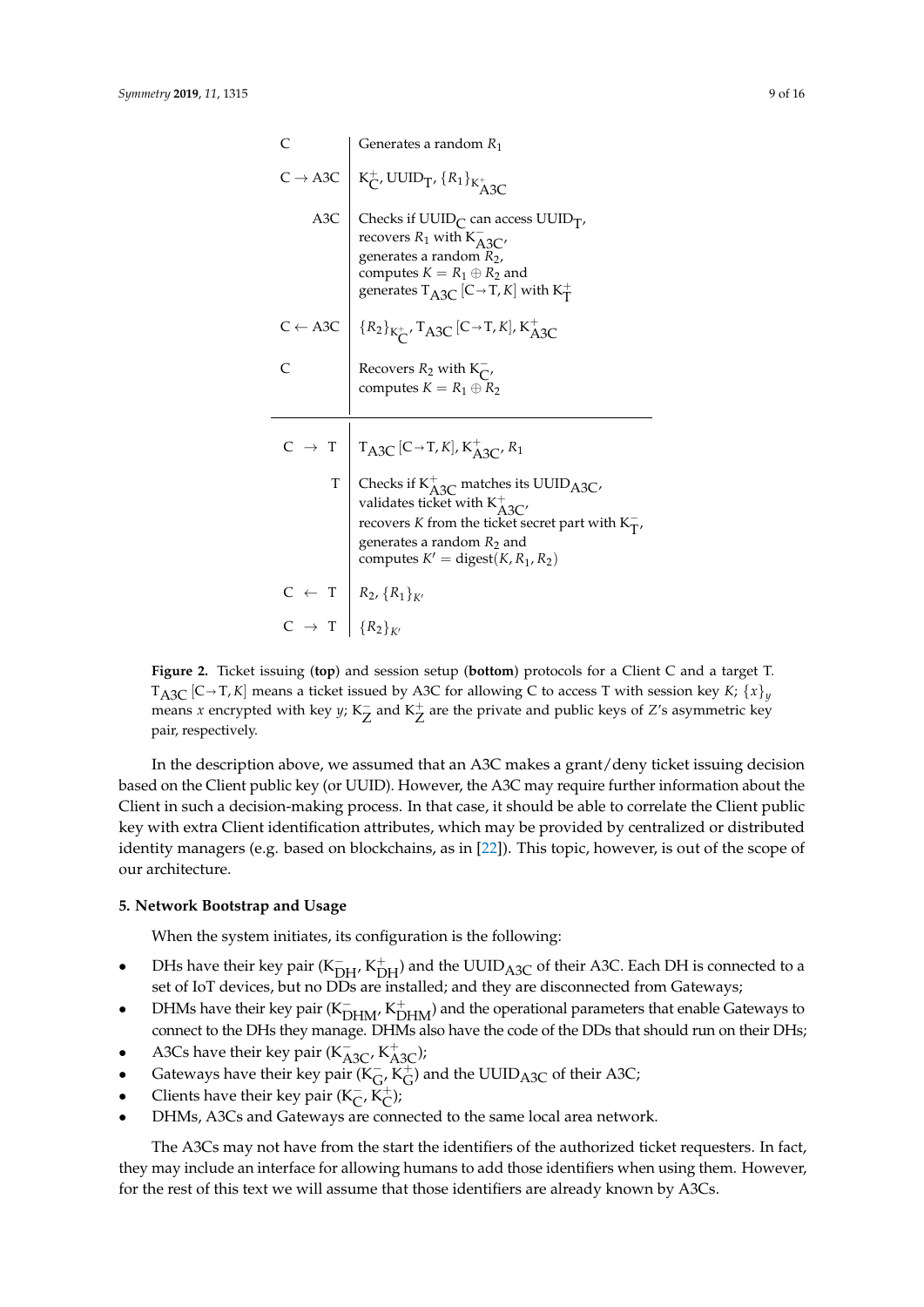Starting from this initial configuration, the network will automatically take 3 steps for establishing an operational configuration. First, DHM will search for existing Gateways, will get an access token from their A3C, will setup sessions to Gateways and will upload to them the DHs connection configuration. Within this configuration goes a ticket that enables the Gateway to prove, to a DH, that it was authorized by its DHM to establish a connection with it. Second, Gateways and DHs establish a link with each other and set up a session. DHs only establish sessions with Gateways authorized by their DHMs. Third, each DHM finds out which Gateway is connected to one of its DHs, checks the DDs installed in each of its DHs and installs the missing DDs. In this step, DHMs can be alerted by Gateways upon their connection to DHs.

## *Client-DD Session Establishment*

A Client needs to establish two sessions prior to being able to interact with an IoT device (through its DD): first, a session between the Client and the Gateway that provides access to the DH were the device exists; and second, a session between the Client and the DD that controls the device. Furthermore, a Client may have to discover several components in the process, namely the Gateway, the Gateway's A3C and the DD's A3C.

Therefore, if a Client C wants to find and access a given IoT device's DD, the complete protocol goes as shown in Figure [3.](#page-9-0) This protocol has several broadcast discoveries (steps 1, 2, 3, 4, 9 and 10) that can be omitted if the resource endpoint is already known. Steps 5 and 6 can also be omitted if C already has a ticket for G. Therefore, in the best case the establishment of a session between C and a (not used before) DD takes only 5 steps (7, 8, 11, 12 and 13).

<span id="page-9-0"></span>

**Figure 3.** Complete protocol for establishing a Client-DD session. Steps 1, 3 and 9 are broadcast discovery requests. Steps 7 and 13 encompass several messages (cf. Section [4\)](#page-7-0); in step 13 messages flow through the Gateway.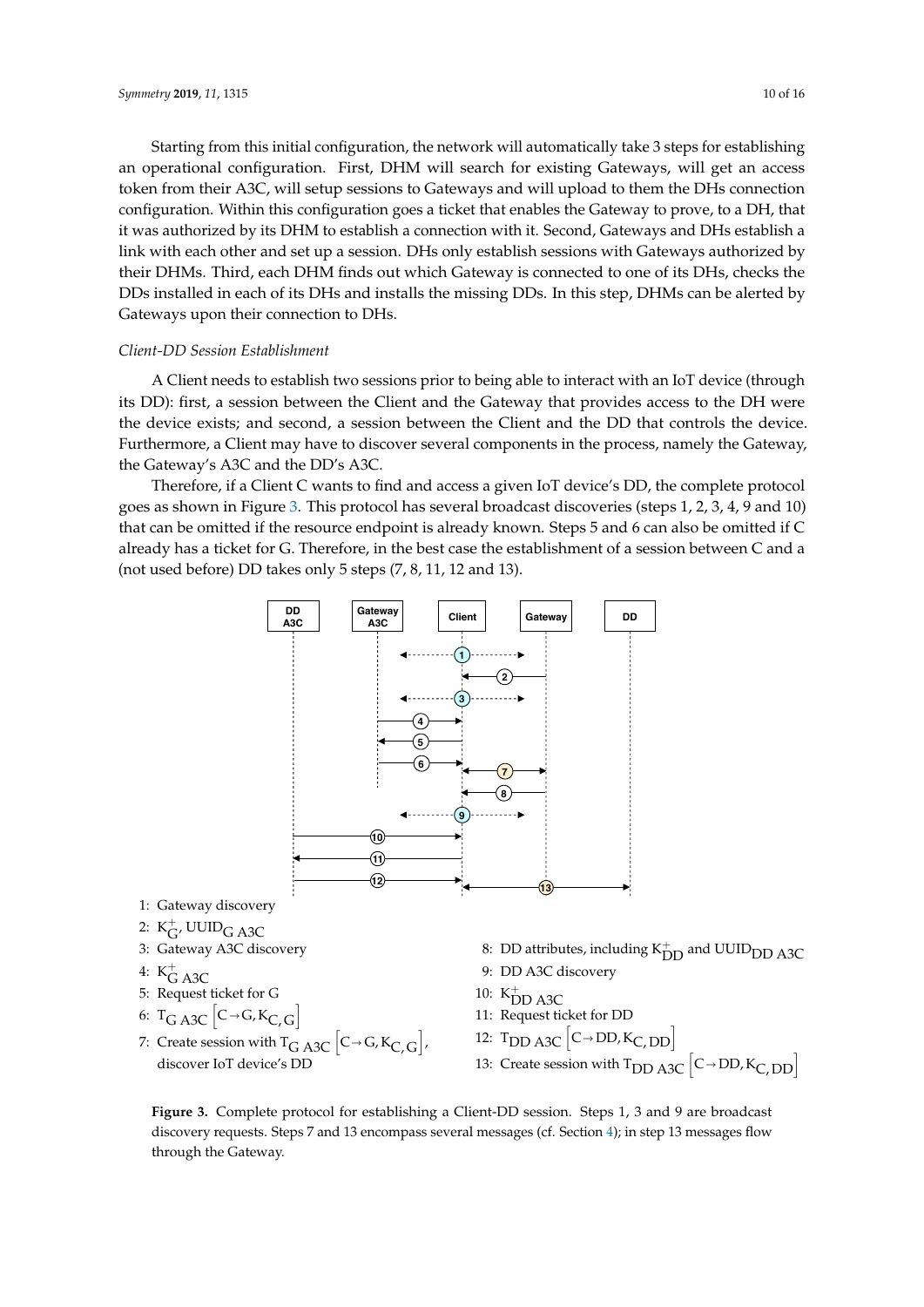## **6. Security Analysis**

One goal of our architecture was to prevent IoT devices to send data to an uncontrolled set of recipients. That could be used to conduct orchestrated attacks against selected victims or to leak personal information related with the environment where the device is installed. However, this is not possible. The devices' DDs can only communicate with the exterior of their DH by using the DH's run-time support, which provides a messaging interface for sending or receiving messages from message queues managed by the Gateway actually connected to the DH. Thus, a DD cannot send data to arbitrary Internet locations, only to selected message queues created and managed by Gateways on behalf of Clients.

Another goal was to be able to tolerate untrustworthy components in the architecture, such as malicious Gateways, Clients and DDs.

Malicious Gateways could try to connect to DHs they are not authorized to interact with, in order to corrupt their system, install or remove DDs, interact with DDs running in a particular DH or leak or tamper the data exchanged with them by Clients. However, this is not possible. Gateways can only connect to the DHs they are authorized to (by their DHM), and only DHMs can manage the configuration of the DHs they are responsible for. Finally, only Clients authorized by the A3C of each individual DD can interact with them, and the data they exchange can be encrypted and authenticated end-to-end by DDs and their Clients.

Malicious Clients cannot interact with the IoT infrastructure at will. In fact, they do not have the power to configure Gateways, they need an authorization ticket from a Gateway's A3C to interact with the Gateway, and they need an authorization ticket from a DD A3C to interact with the DD.

Malicious DDs cannot leak arbitrary data to the Internet and cannot receive commands from unauthorized Clients, as we saw. Furthermore, they are limited in the actions they can perform on the DH they run, and they do not have any clue about the Clients they serve (because tickets carry a pseudonym of their owners), therefore they cannot engage in DoS attacks against selected Clients nor can they leak any useful identity information related with Clients.

The trust anchors of the whole system rely on the quality of the cryptographic algorithms used and on the correct behavior of DHs, their DHMs and A3Cs.

DHs have access to the IoT devices; therefore, they need to be trusted to deal properly with them. Furthermore, DHs need to deploy a secure run-time environment to prevent DDs from interfering with each other, to prevent DDs from accessing IoT devices they are not meant to use, and to prevent the keys used by themselves and by the DDs they run to be leaked.

DHMs have the responsibility to bootstrap and configure the whole infrastructure, therefore their correctness is critical. They manage and authorize the connection of Gateways to DHs and they configure DH through Gateways, including the installation of DDs.

Finally, A3Cs are responsible for enforcing authorization policies regarding the access to Gateways and DDs. The authorization policy is enforced by the provision of tickets that enable a mutual authentication between a subject (ticket owner) and a target, allow a proper session key setup between the subject and the target, and can even contain a detailed target API authorization policy.

In our architecture, we do not need public key certificates or PKIs. A certificate is a trustworthy way to bind a public key to a named entity when names are independent from keys (for instance, when names are meaningful to people). In our case, we do not need to use names that are meaningful to people, since we are dealing with M2M interactions, therefore our names (UUIDs) can be generated from public keys. If the generation function does not allow the discovery of many public keys for a single name (UUID), our system can easily, and trustworthy, check whether or not a given public key belongs to a UUID.

#### **7. Related Work**

There are significant architectural differences between our proposal and other proposed/existent IoT architectures. The most significant difference is the focus on security, which has only recently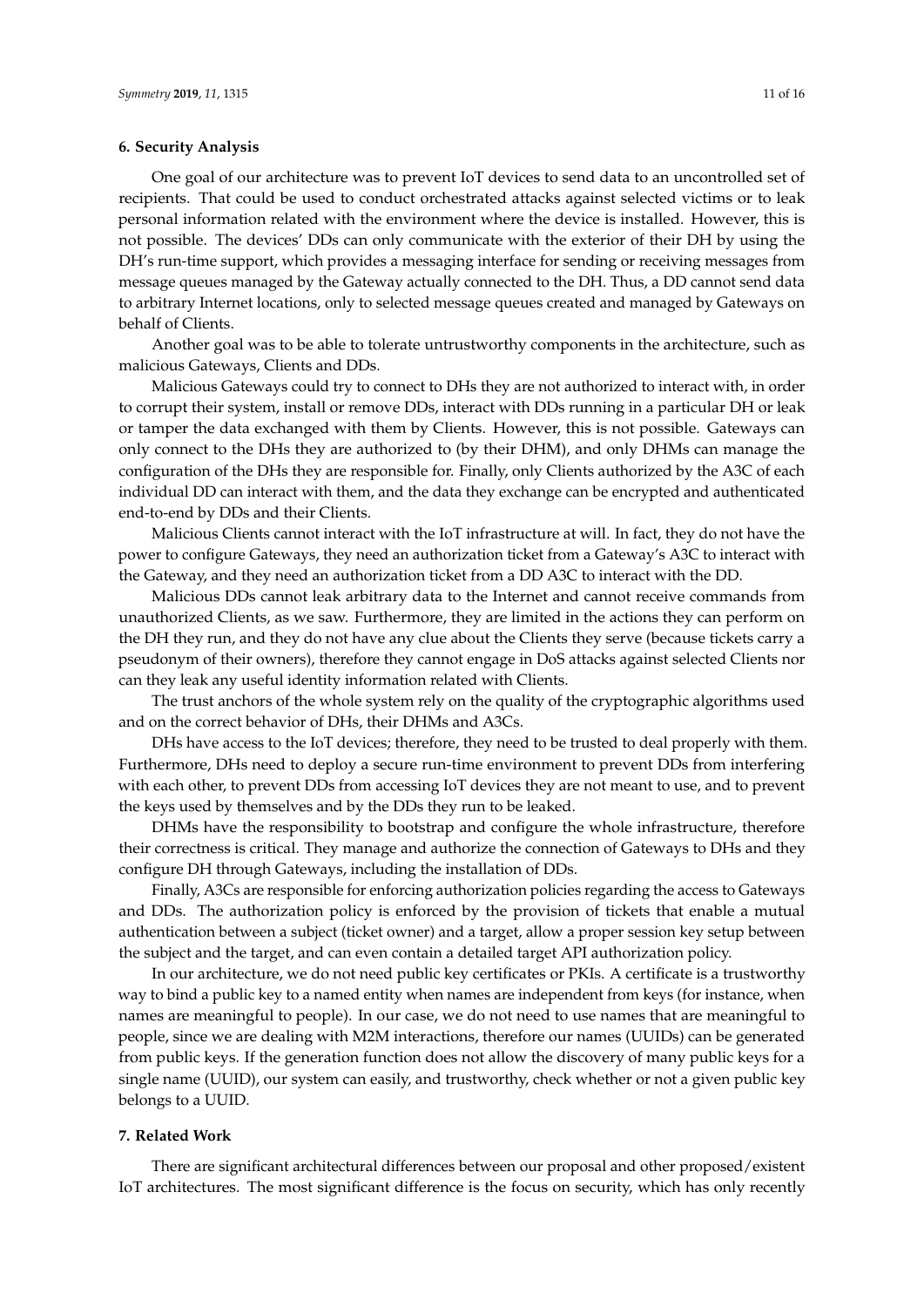been given more relevance when designing such systems. We will focus our comparison with other proposals on five topics: authentication, authorization and key distribution, access control, name services, standard proposals and frameworks.

#### *7.1. Authentication, Authorization and Key Distribution*

Our system uses tickets, semantically similar to the ones of Kerberos [\[18\]](#page-14-9), to enable target components to assess the authorization of the requester to perform a given action. The authentication of the requester is performed by ticket issuers. Furthermore, our tickets allow interacting components to initiate a session protected by a shared, symmetric session key.

This approach is not common in the IoT universe. In [\[23\]](#page-14-14), the authors analyzed the use of OAuth 2.0 [\[13\]](#page-14-4) and an external OAuth-based Authorization Server for issuing authorization assertions in CoAP and HTTPS interactions. Several other works analyzed the use of OAuth for IoT, but their approach is different. In [\[24\]](#page-14-15), they use OAuth to provide user access to an entire IoT network, and not to manage authorizations among several components of the IoT network, as we do. In [\[25\]](#page-14-16), they refine the previous approach and an Authorization Server, which is contacted by a client application in the first place, asks Resource Owners about authorizations to issue OAuth credentials. However, a Resource Owner is not similar to our A3Cs; it is just an entity that asks a human for access credentials (username and password) that are then given to the Authorization Server.

The OAuth 2.0 model is not similar to our tickets. OAuth uses authorization grants, which can be used to get access tokens for accessing protected resources. Access tokens need to be confidential, which means they need to be exchanged over an encrypted channel (usually HTTPS) and their owners do not need to prove their ownership. On the contrary, our tickets do not need to be exchanged over encrypted channels and their use requires a proof of ownership (see protocol on Section [4\)](#page-7-0). This way, we do not impose the setup of a confidential communication for ensuring a protected exchange of authorization tokens, while we allow peers to derive a session key from tickets for securing their posterior interaction if deemed necessary. Furthermore, in OAuth 2.0 the authentication of many relevant stakeholders (grant and access token issuers, resource provider) is performed by HTTPS using X.509 public key certificates, while our session setup protocol performs a lighter, certificate-free mutual authentication. In other words, OAuth 2.0 cannot work without HTTPS, while we can.

In [\[26\]](#page-14-17), the author proposed a solution for end-to-end security under CoAP communication. Their framework comprises three elements: the IoT Application (corresponds to our Client), an IoT Broker and the IoT devices. It uses attribute-based encryption to encrypt AES message keys. Before communication, it implies the existence is an issuing phase, where the attributes of each entity are defined and certificates are issued to each entity with their attributes, and an attribute exchange phase, where the sender requests the attributes of the receivers to select the set of attributes to use. The entities satisfying the same given set of attributes are then able to communicate securely. However, it requires a complete trust on a central Certification Authority, which we do not.

In [\[27\]](#page-14-18), the unique Device ID of sensors is used to generate a key pair to establish mutual authentication between devices and services. It uses asymmetric key encryption to share a symmetric session key for message transfer and a master key repository to generate, store and distribute the nodes' key pairs and the symmetric session keys. However, it requires a complete trust on that repository, which we do not.

## *7.2. Access Control*

XACML [\[28\]](#page-14-19) is an access control architecture that is very often used to implement access control policies in IoT system (e.g. [\[29,](#page-14-20)[30\]](#page-15-0)). In XACML, access control policies are interpreted by a PDP (Policy Decision Point), which provides a verdict for a PEP (Policy Enforcement Point) that stands in the way between the service requester and the service provider. By default, for each request the PEP must collect a verdict from the PDP. In our case, an A3C acts as a PDP that provides a verdict once per issued ticket (and posterior related session), and the ticket consumers (DDs and Gateways) use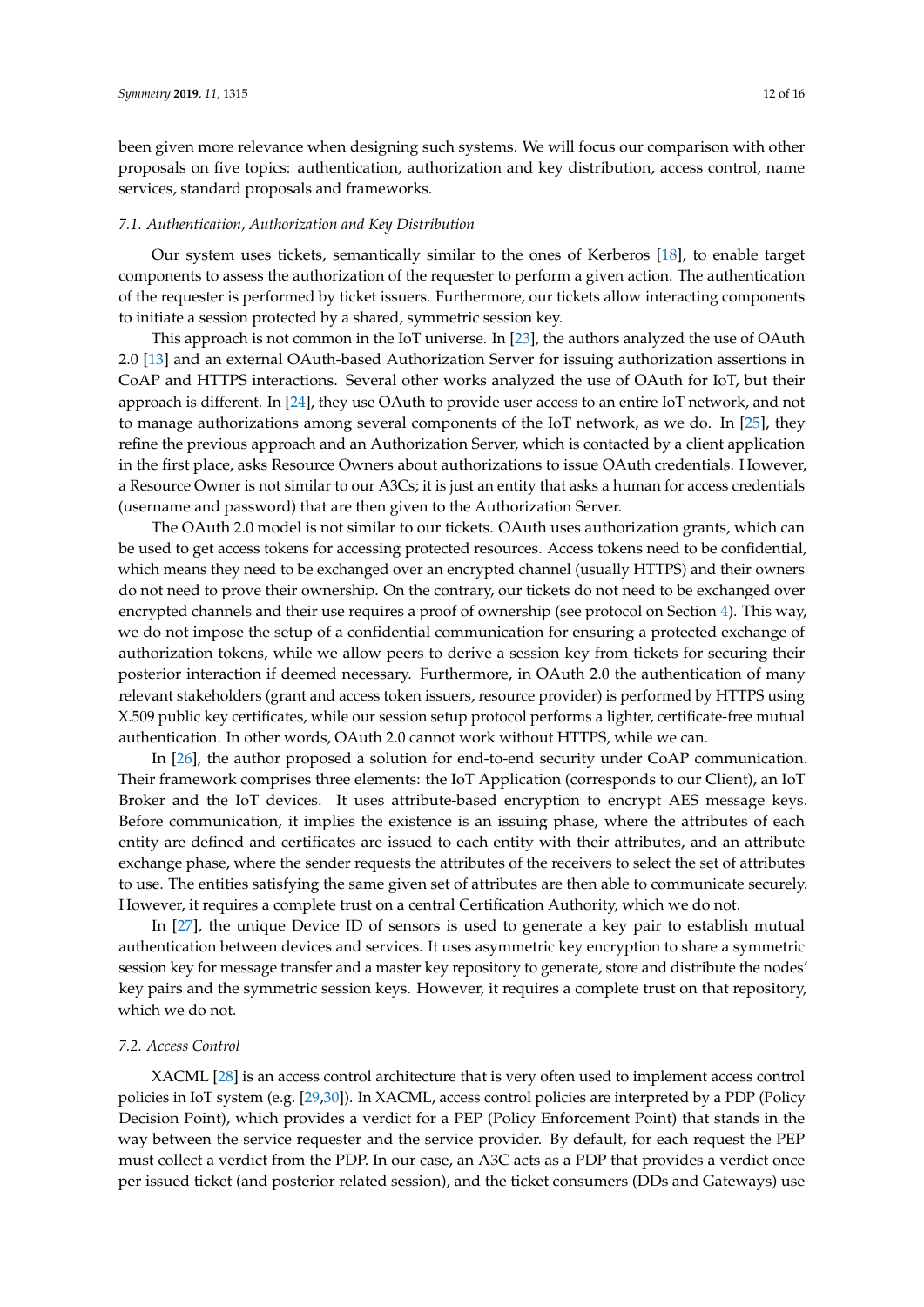that verdict to derive several other decisions regarding each access within the session. In [\[29\]](#page-14-20), on the contrary, the authors use an assertion to get access to a device (and the assertion issuing depends on a macroscopic positive verdict), but are devices themselves that use local policies and parameters to authorize each request. We believe that our approach scales better, since we can centralize policy definitions on A3C components, rather than spreading them throughout all DDs. Furthermore, identity-based access control decisions can be carried away in A3Cs, which are the entities that know the real identity of ticket requesters, while in [\[29\]](#page-14-20) the identity of requesters may have to be revealed to devices.

Databox [\[31\]](#page-15-1) is an architecture that uses a networked device (databox) to mediate the access to individuals' personal data to third party applications (data processors). Databoxes aggregate personal data from many sources (mobile devices, domestic meters, TVs, etc.). Compared to our system, databox is a bundle of all our components except DHM's and A3Cs.

#### *7.3. Name Services*

The names of resources in our system are distributed among all components and, apart from a few M2M mandatory attributes, they have a high degree of freedom as there is no unique naming schema (as in [\[32\]](#page-15-2), with LDAP [\[33\]](#page-15-3)). Since there is no central directory system to describe all resources, there is no central point of failure regarding resource discovery. Alternative approaches, such as using a Distributed Hash Table for storing resource names (as in [\[34\]](#page-15-4)) creates another layer of complexity with no benefit for our target deployments.

## *7.4. Standard Proposals*

There are several standard proposals for implementing IoT deployments, but the ways they tackle security is usually not organized in a coherent proposal.

OneM2M [\[35\]](#page-15-5) describes many security mechanisms that can be used in an IoT infrastructure, but does not provide rules to explore those mechanisms. Furthermore, in OneM2M there is no notion of security control such as the one we can implement with our A3C components, which is very convenient for centralizing the definition and enforcement of access control policies.

FIWARE [\[36\]](#page-15-6) focuses more on the security of data produced by IoT devices and stored in data silos, such as cloud providers. Such problem is complementary to ours, since we care, first, about which applications gather IoT data in the first place, and not with what happens with it next. Furthermore, we are concerned with the security of other kinds of IoT devices, such as actuators, which, in the case of FIWARE, is handled by unspecified Generic Enablers.

## *7.5. Frameworks*

In [\[37\]](#page-15-7) the authors surveyed the eight major IoT Frameworks, including AWS IoT, Azure and SmartThings, for their security features.

AWS supports mutual authentication of IoT devices, which can be done using X.509 certificates (the most used), AWS IAM users, groups and roles, and AWS Cognito identities. The authorization is policy-based, with the rules mapped to each certificate. It allows the owners of devices to define their own rules. Regarding, secure communications, all traffic is encrypted over TLS.

Azure IoT, authentication and secure communication is based on TLS, with every entity owning a X.509 certificate. Authorizations and access control is policy-based and uses the Azure Active Directory.

Finally, Smart Things uses OAuth for device authentication and to authorize the access of Smart Things Platform to the capabilities of devices. Authorization and access control use policies governed by a capability model. Secure communication of the devices with the gateway (hub) is encrypted using 128-bit AES using the Z-Wave or the ZigBee protocol.

Compared to our proposal, we do not need X.509 certificates and the policy rules are managed by A3Cs, which act as device owners. Finally, we do not need TLS, namely its handshake protocol, for implementing secure communication (but its secure transport protocol can be used in our system,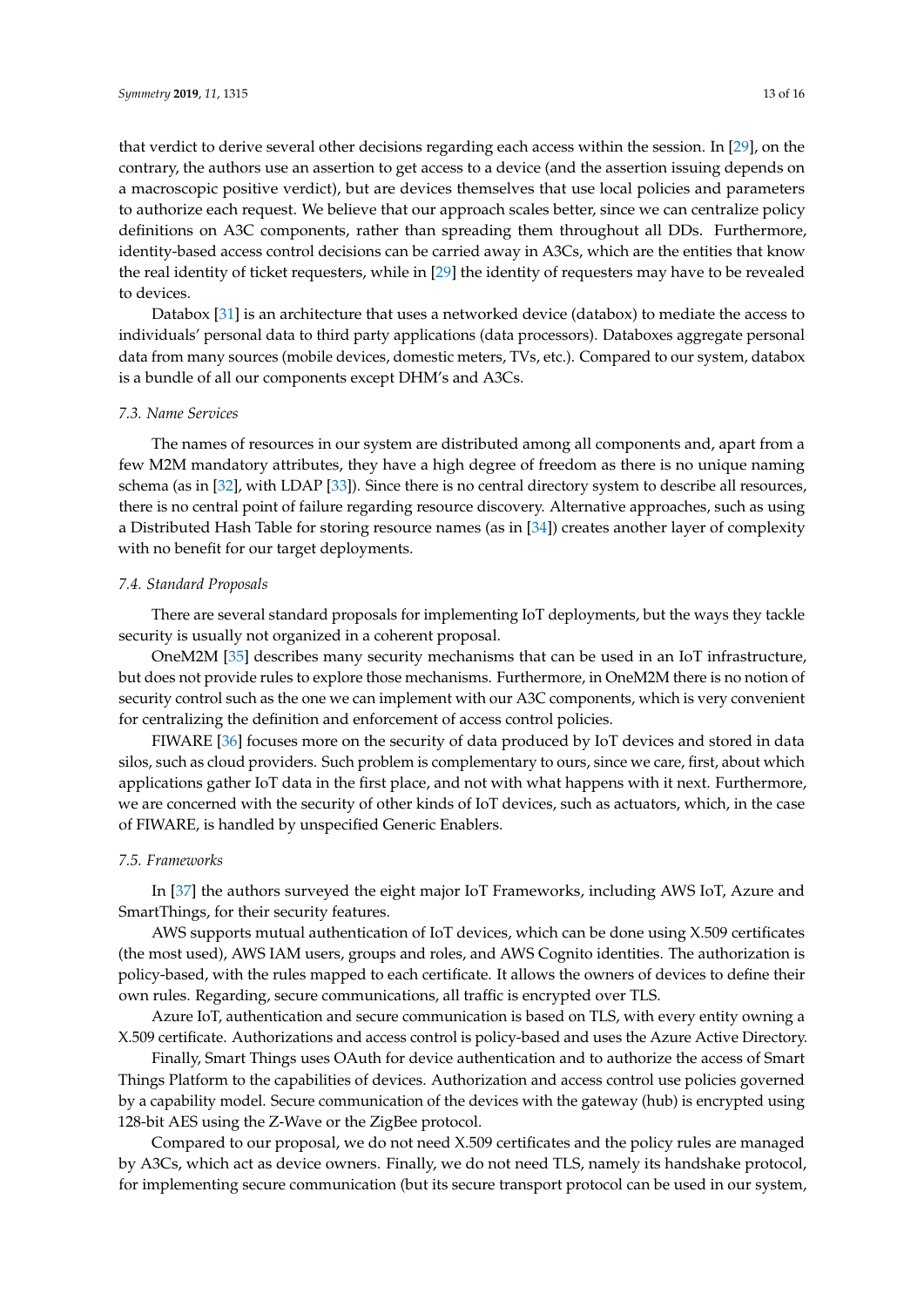though). Smart Things' capabilities are similar to our tickets. Finally, in our system the security of the link between a Gateway and a DH is defined by the DH's DHM and is independent of the end-to-end security that we can have between DDs and Clients. In other words, we do not associate end-to-end security with link security; they are independent.

## **8. Conclusions and Future Work**

We described an architecture for managing and accessing IoT devices with a strong focus on privacy and security.

Regarding privacy, our proposal prevents IoT devices from sending data to arbitrary locations; they can only send it to authorized Clients and through authorized Gateways. Furthermore, IoT devices cannot leak identity-related information about who access their information or controls their activity.

Regarding the definition and enforcement of access control policies relatively to IoT devices, a major advantage of our proposal is a clear division of roles: A3Cs deal with policies, while the components that provide connectivity (Gateways and DHs) and access to IoT devices (DDs) deal with enforcement. Furthermore, the number of A3Cs is flexible and can be adjusted for many different scenarios. For instance, we can have a single A3C for an entire network, or we can have one for each component that requires an A3C.

Another advantage of our system is the use of asymmetric cryptography for authenticating components. Furthermore, we do not need certificates nor a PKI; a simple pre-distribution of identifiers derived from public keys is enough to recognize authorized credentials.

In terms of scalability and fault tolerance, the system is very much distributed, but also capable of automatically manage the connectivity of the necessary components. There are no central services, which could represent a threat in terms of fault tolerance, and the system is capable of bootstrapping itself from a very simple and reduced initial configuration.

As future work, we plan to fully implement and test this architecture, in particular in terms of performance. For that, we plan to use CoAP for supporting lightweight interactions between components and elliptic curves' for implementing lightweight asymmetric cryptographic transformations.

**Author Contributions:** Conceptualization, A.Z., H.G., J.A. and C.O.; validation, A.Z., H.G., J.A. and C.O.; investigation, A.Z., H.G., J.A. and C.O.; writing–original draft preparation, A.Z.; writing–review and editing, A.Z., H.G., J.A. and C.O.; supervision, A.Z. and H.G.; project administration, A.Z.; funding acquisition, A.Z.

**Funding:** This research was funded by Portuguese National Funds through the FCT—Foundation for Science and Technology, in the context of the projects CMU/CS/0042/2017 and UID/CEC/00127/2019.

**Conflicts of Interest:** The authors declare no conflict of interest.

## **References**

- <span id="page-13-0"></span>1. Whitmore, A.; Agarwal, A.; Da Xu, L. The Internet of Things—A survey of topics and trends. *Inf. Syst. Front.* **2015**, *17*, 261–274. [\[CrossRef\]](http://dx.doi.org/10.1007/s10796-014-9489-2)
- <span id="page-13-1"></span>2. Gubbi, J.; Buyya, R.; Marusic, S.; Palaniswami, M. Internet of Things (IoT): A vision, Architectural Elements, and Future Directions. *Future Gener. Comput. Syst.* **2013**, *29*, 1645–1660. [\[CrossRef\]](http://dx.doi.org/10.1016/j.future.2013.01.010)
- <span id="page-13-2"></span>3. Ibarra-Esquer, J.; González-Navarro, F.; Flores-Rios, B.; Burtseva, L.; Astorga-Vargas, M. Tracking the Evolution of the Internet of Things Concept across Different Application Domains. *Sensors* **2017**, *17*, 1379. [\[CrossRef\]](http://dx.doi.org/10.3390/s17061379) [\[PubMed\]](http://www.ncbi.nlm.nih.gov/pubmed/28613238)
- <span id="page-13-3"></span>4. Russell, B.; Van Duren, D. *Practical Internet of Things Security*; Packt Publishing Ltd.: Birmingham, UK, 2016.
- <span id="page-13-4"></span>5. Atzori, L.; Iera, A.; Morabito, G. The Internet of Things: A survey. *Comput. Netw.* **2010**, *54*, 2787–2805. [\[CrossRef\]](http://dx.doi.org/10.1016/j.comnet.2010.05.010)
- <span id="page-13-5"></span>6. Zhang, Z.; Cho, M.C.Y.; Wang, C.; Hsu, C.; Chen, C.; Shieh, S. IoT Security: Ongoing Challenges and Research Opportunities. In Proceedings of the IEEE 7th International Conference on Service-Oriented Computing and Applications (SOCA 2014), Matsue, Japan, 17–19 November 2014; pp. 230–234.
- <span id="page-13-6"></span>7. Paul, A.; Jeyaraj, R. Internet of Things: A primer. *Hum. Behav. Emerg. Technol.* **2019**, *1*, 37–47. [\[CrossRef\]](http://dx.doi.org/10.1002/hbe2.133)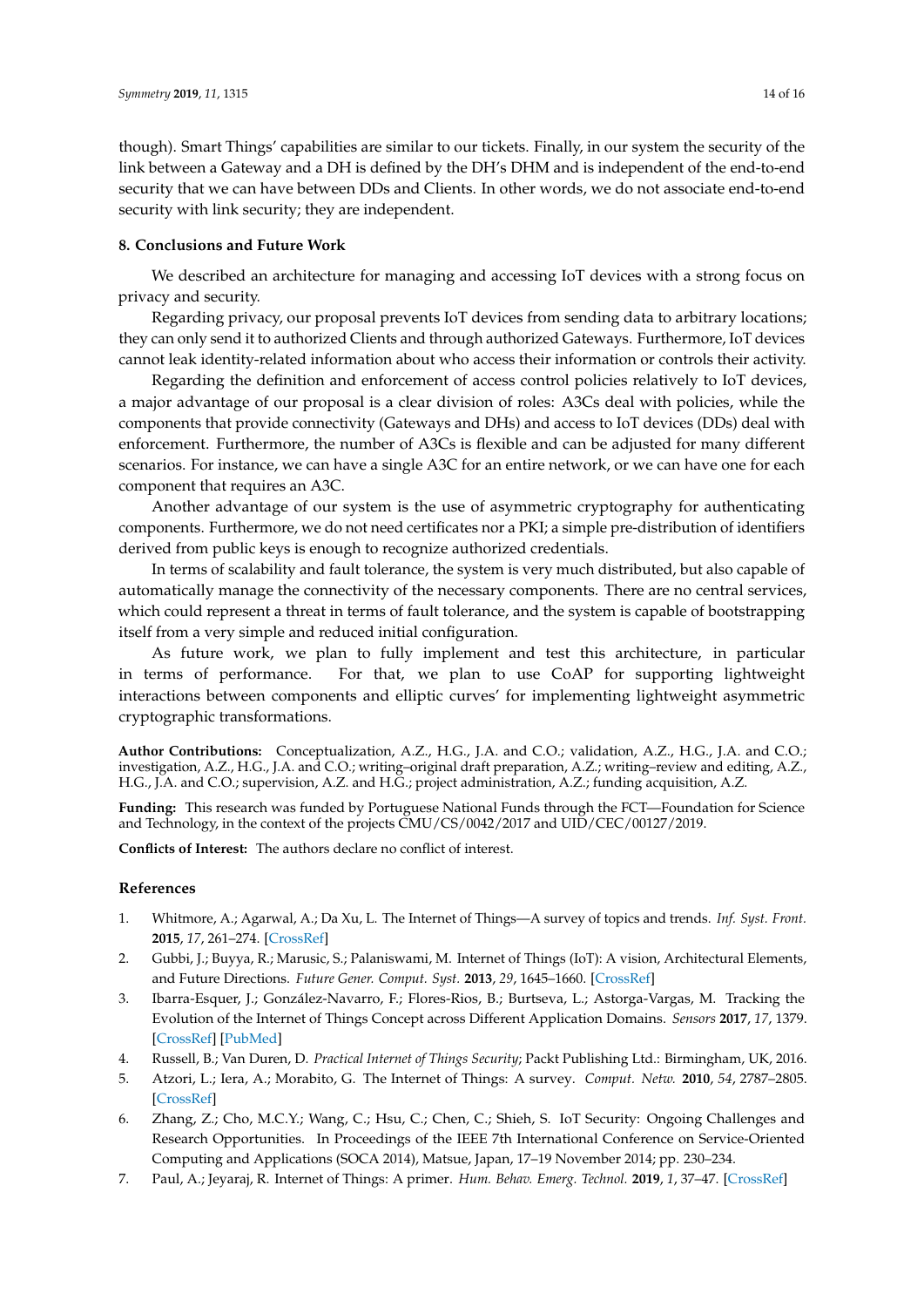- <span id="page-14-0"></span>8. Sikder, A.K.; Petracca, G.; Aksu, H.; Jaeger, T.; Uluagac, A.S. A Survey on Sensor-based Threats to Internet-of-Things (IoT) Devices and Applications. *arXiv* **2018**, arXiv:1802.02041.
- <span id="page-14-1"></span>9. Alrawi, O.; Lever, C.; Antonakakis, M.; Monrose, F. SoK: Security Evaluation of Home-Based IoT Deployments. In Proceedings of the IEEE Symposium on Security and Privacy (SP 2019), San Francisco, CA, USA, 20–22 May 2019.
- <span id="page-14-2"></span>10. Nassiri, A. IoT and DDoS Attacks: A Match Made in Heaven. A10 Networks, Inc., 2019. Available online: <https://www.a10networks.com/blog/iot-and-ddos-attacks-a-match-made-in-heaven> (accessed on 14 September 2019).
- 11. Kambourakis, G.; Kolias, C.; Stavrou, A. The Mirai botnet and the IoT Zombie Armies. In Proceedings of the IEEE Military Communications Conference (MILCOM 2017), Baltimore, MD, USA, 23–25 October 2017; pp. 267–272.
- <span id="page-14-3"></span>12. Staff, A. IoT and DDoS: Cyberattacks on the Rise. A10 Networks, Inc., 2018. Available online: [https:](https://www.a10networks.com/blog/iot-and-ddos-cyberattacks-rise) [//www.a10networks.com/blog/iot-and-ddos-cyberattacks-rise](https://www.a10networks.com/blog/iot-and-ddos-cyberattacks-rise) (accessed on 14 September 2019).
- <span id="page-14-4"></span>13. Hardt, D. *The OAuth 2.0 Authorization Framework*; RFC 6749; Internet Engineering Task Force: Fremont, CA, USA, 2012.
- <span id="page-14-5"></span>14. Rescorla, E. *The Transport Layer Security (TLS) Protocol Version 1.3*; RFC 8446; Internet Engineering Task Force: Fremont, CA, USA, 2018.
- <span id="page-14-7"></span><span id="page-14-6"></span>15. Rescorla, E. *HTTP over TLS*; RFC 2818; Internet Engineering Task Force: Fremont, CA, USA, 2000.
- 16. Tschofenig, H.; Fossati, T. *Transport Layer Security (TLS)/Datagram Transport Layer Security (DTLS) Profiles for the Internet of Things*; RFC 7925; Internet Engineering Task Force: Fremont, CA, USA, 2016.
- <span id="page-14-8"></span>17. Ylonen, T.; Lonvick, C. *The Secure Shell (SSH) Protocol Architecture*; RFC 4251; Internet Engineering Task Force: Fremont, CA, USA, 2006.
- <span id="page-14-9"></span>18. Neuman, C.; Yu, T.; Hartman, S.; Raeburn, K. *The Kerberos Network Authentication Service (V5)*; RFC 4120; Internet Engineering Task Force: Fremont, CA, USA, 2005.
- <span id="page-14-10"></span>19. Aumasson, J.P.; Neves, S.; Wilcox-O'Hearn, Z.; Winnerlein, C. BLAKE2: Simpler, Smaller, Fast as MD5. In Proceedings of the 11th International Conference on Applied Cryptography and Network Security (ACNS 2013), Banff, AB, Canada, 25–28 June 2013; LNCS 7954, pp. 119–135.
- <span id="page-14-11"></span>20. Turner, S.; Chen, L. *Updated Security Considerations for the MD5 Message-Digest and the HMAC-MD5 Algorithms*; RFC 6151; Internet Engineering Task Force: Fremont, CA, USA, 2011.
- <span id="page-14-12"></span>21. Shelby, Z.; Hartke, K.; Bormann, C. *The Constrained Application Protocol (CoAP)*; RFC 7252; Internet Engineering Task Force: Fremont, CA, USA, 2014.
- <span id="page-14-13"></span>22. Coelho, P.; Zúquete, A.; Gomes, H. Federation of Attribute Providers for User Self-Sovereign Identity. *J. Inf. Syst. Eng. Manag.* **2018**, *3*, 32. [\[CrossRef\]](http://dx.doi.org/10.20897/jisem/3943)
- <span id="page-14-14"></span>23. Cirani, S.; Picone, M.; Gonizzi, P.; Veltri, L.; Ferrari, G. IoT-OAS: An OAuth-Based Authorization Service Architecture for Secure Services in IoT Scenarios. *IEEE Sens. J.* **2015**, *15*, 1224–1234. [\[CrossRef\]](http://dx.doi.org/10.1109/JSEN.2014.2361406)
- <span id="page-14-15"></span>24. Emerson, S.; Choi, Y.K.; Hwang, D.Y.; Kim, K.S.; Kim, K.H. An OAuth based Authentication Mechanism for IOT Networks. In Proceedings of the 2015 International Conference on Information and Communication Technology Convergence (ICTC 2015), Jeju, South Korea, 28–30 October 2015; pp. 1072–1074.
- <span id="page-14-16"></span>25. Sciancalepore, S.; Piro, G.; Caldarola, D.; Boggia, G.; Bianchi, G. OAuth-IoT: An access control framework for the Internet of Things based on open standards. In Proceedings of the 2017 IEEE Symposium on Computers and Communications (ISCC 2017), Heraklion, Greece, 3–6 July 2017; pp. 676–681.
- <span id="page-14-17"></span>26. Choi, J.; In, Y.; Park, C.; Seok, S.; Seo, H.; Kim, H. Secure IoT framework and 2D architecture for End-To-End security. *J. Supercomput.* **2018**, *74*, 3521–3535. [\[CrossRef\]](http://dx.doi.org/10.1007/s11227-016-1684-0)
- <span id="page-14-18"></span>27. Sridhar, S.; Smys, S. Intelligent Security Framework for IoT Devices: Cryptography based End-To-End security Architecture. In Proceedings of the International Conference on Inventive Systems and Control (ICISC), Coimbatore, India, 19–20 January 2017; pp. 1–5.
- <span id="page-14-19"></span>28. Hsieh, G.; Foster, K.; Emamali, G.; Patrick, G.; Marvel, L. Using XACML for embedded and fine-grained access control policy. In Proceedings of the IEEE International Conference on Availability, Reliability and Security (ARES 2009), Fukuoka, Japan, 16–19 March 2009; pp. 462–468.
- <span id="page-14-20"></span>29. Seitz, L.; Selander, G.; Gehrmann, C. Authorization framework for the internet-of-things. In Proceedings of the IEEE 14th International Symposium on A World of Wireless, Mobile and Multimedia Networks (WoWMoM 2013), Madrid, Spain, 4–7 June 2013; pp. 1–6.